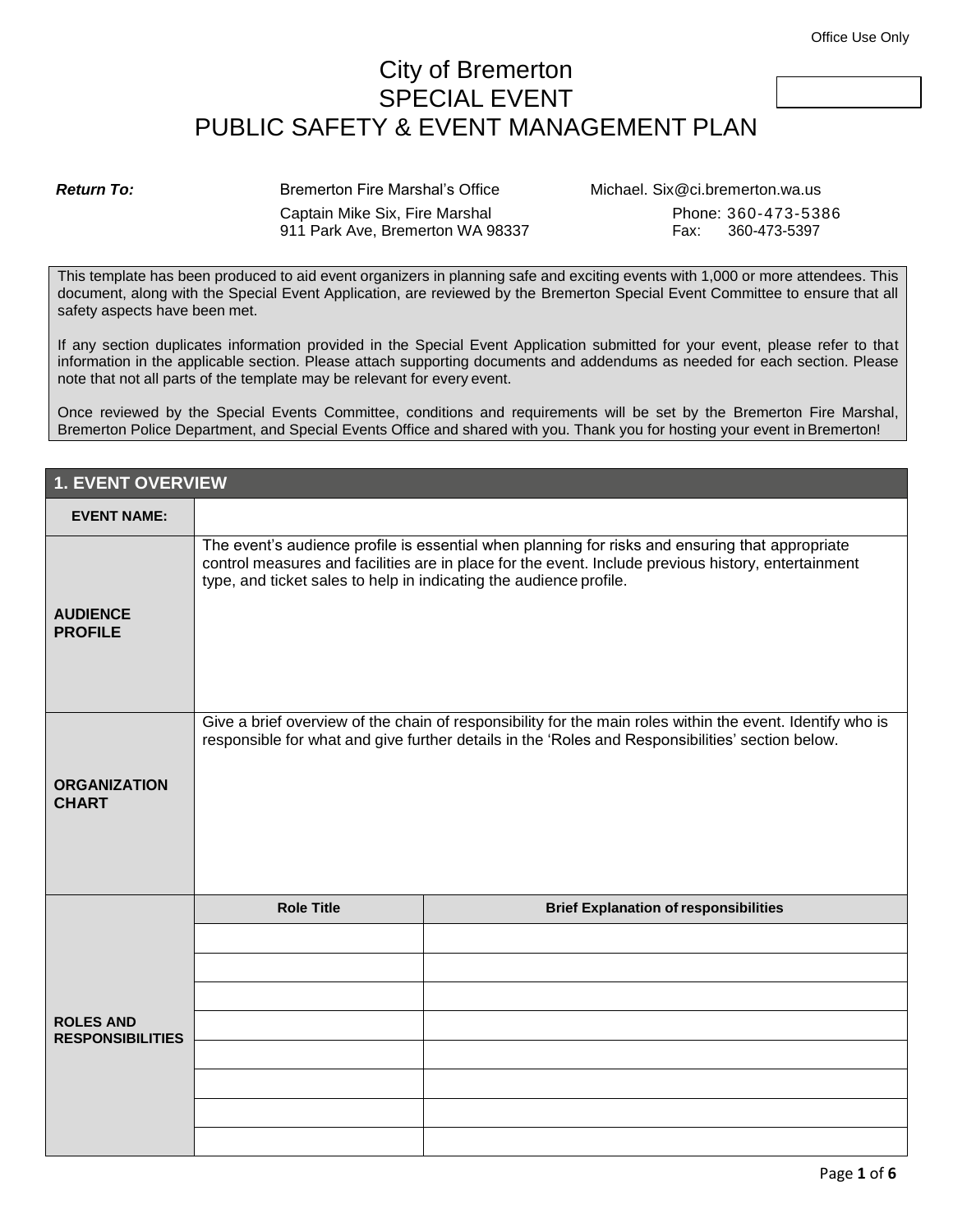|                                                                             | Name                                                                                                                                                                                                                                          | Mobile                                                                                                        |  |
|-----------------------------------------------------------------------------|-----------------------------------------------------------------------------------------------------------------------------------------------------------------------------------------------------------------------------------------------|---------------------------------------------------------------------------------------------------------------|--|
|                                                                             | Role                                                                                                                                                                                                                                          | Landline                                                                                                      |  |
|                                                                             | Email                                                                                                                                                                                                                                         |                                                                                                               |  |
|                                                                             | Name                                                                                                                                                                                                                                          | Mobile                                                                                                        |  |
|                                                                             | Role                                                                                                                                                                                                                                          | Landline                                                                                                      |  |
|                                                                             | Email                                                                                                                                                                                                                                         |                                                                                                               |  |
|                                                                             | Name                                                                                                                                                                                                                                          | Mobile                                                                                                        |  |
| <b>CONTACTS</b>                                                             | Role                                                                                                                                                                                                                                          | Landline                                                                                                      |  |
|                                                                             | Email                                                                                                                                                                                                                                         |                                                                                                               |  |
|                                                                             | Name                                                                                                                                                                                                                                          | Mobile                                                                                                        |  |
|                                                                             | Role                                                                                                                                                                                                                                          | Landline                                                                                                      |  |
|                                                                             | Email                                                                                                                                                                                                                                         |                                                                                                               |  |
|                                                                             | Name                                                                                                                                                                                                                                          | Mobile                                                                                                        |  |
|                                                                             | Role                                                                                                                                                                                                                                          | Landline                                                                                                      |  |
|                                                                             | Email                                                                                                                                                                                                                                         |                                                                                                               |  |
| <b>2. CROWD MANAGEMENT</b>                                                  |                                                                                                                                                                                                                                               |                                                                                                               |  |
|                                                                             | The minimum number of crowd managers shall be established at a ratio of one crowd managerto<br>every 250 persons. Where approved by the fire code official, the ratio of crowd managers may be<br>reduced based upon the nature of the event. |                                                                                                               |  |
|                                                                             | Crowd Management Staffing Provider/Company                                                                                                                                                                                                    |                                                                                                               |  |
|                                                                             | <b>Number of Volunteers</b>                                                                                                                                                                                                                   | Number of Paid Staff                                                                                          |  |
|                                                                             | <b>Communication Methods</b><br>Primary:                                                                                                                                                                                                      |                                                                                                               |  |
|                                                                             | Backup:                                                                                                                                                                                                                                       |                                                                                                               |  |
| <b>SECURITY AND</b><br><b>CROWD</b><br><b>MANAGEMENT</b><br><b>STAFFING</b> | Number of staffing to be provided, including different levels of provision at different times during the<br>event, if appropriate.                                                                                                            |                                                                                                               |  |
|                                                                             |                                                                                                                                                                                                                                               | Describe identification method of security staffing levels (e.g. yellow shirts for volunteers, red shirts for |  |
|                                                                             | managers).                                                                                                                                                                                                                                    |                                                                                                               |  |
|                                                                             | Duties (e.g. searching at entrances, badge checking, rapid response, crowd monitoring, emergency<br>evacuation, control and direct the public as required, monitoring fire equipment etc.).                                                   |                                                                                                               |  |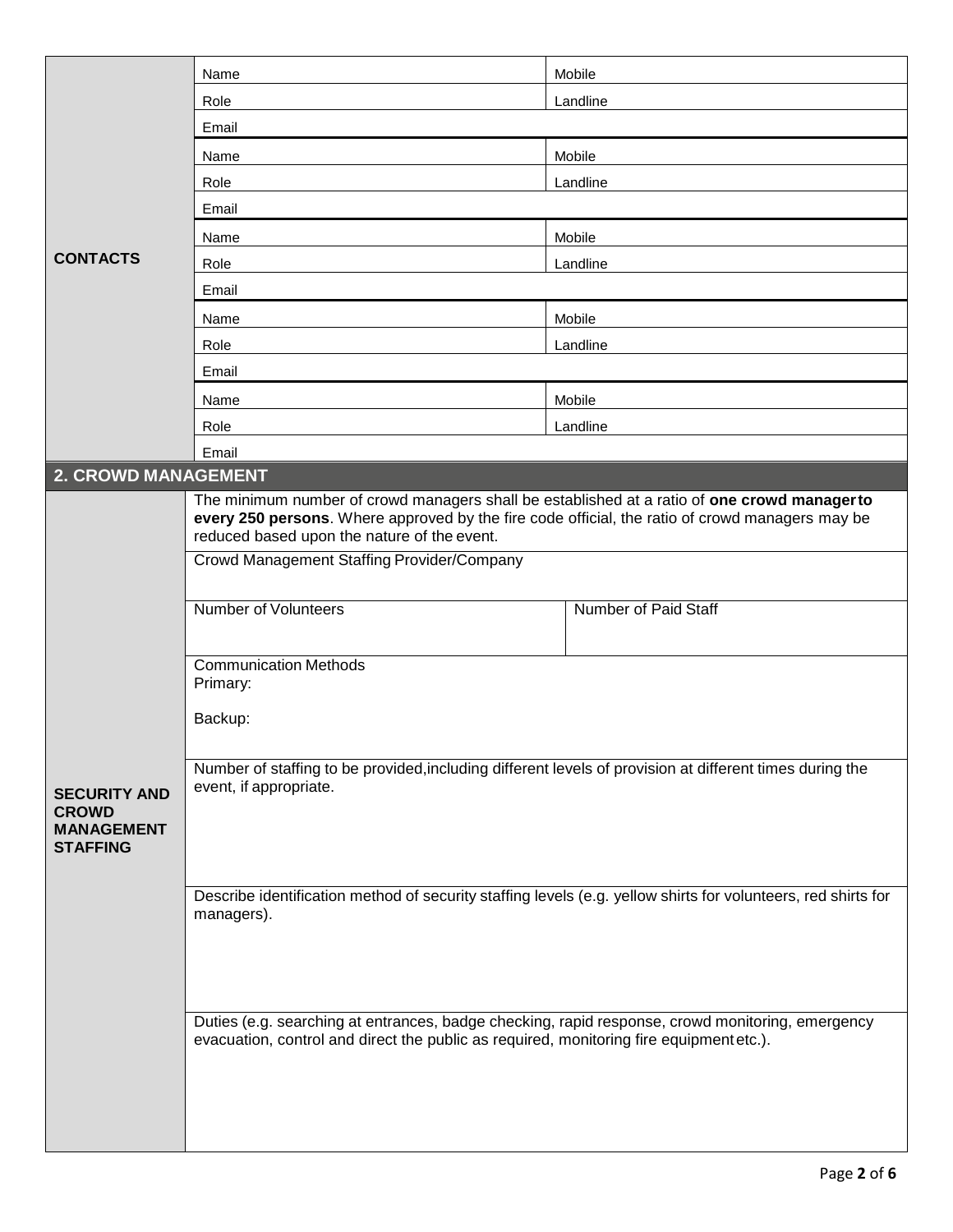|                                                                                             | Provide details of the training received by security and crowd management personnel.                                                                                                                                             |
|---------------------------------------------------------------------------------------------|----------------------------------------------------------------------------------------------------------------------------------------------------------------------------------------------------------------------------------|
| <b>SECURITY AND</b><br><b>CROWD</b><br><b>MANAGEMENT</b><br><b>STAFF</b><br><b>TRAINING</b> | Detail the nature and format of pre-event briefing and training sessions (e.g. how security and crowd<br>management personnel are made aware of emergency arrangements and the arrangements for their<br>own health and safety). |
|                                                                                             | Provide date(s) and times of pre-event briefing and training sessions.                                                                                                                                                           |
|                                                                                             |                                                                                                                                                                                                                                  |
|                                                                                             | Provide details of how the number of attendees at the event are to be monitored and controlled (e.g.                                                                                                                             |
| <b>MANAGEMENT</b><br>OF ATTENDEE<br><b>NUMBERS</b>                                          | ticketed event; monitored entrances and exits).                                                                                                                                                                                  |
| <b>3. COMMUNICATIONS</b>                                                                    |                                                                                                                                                                                                                                  |
| <b>PA SYSTEM</b>                                                                            | Detail any PA systems in use at the event. If the entire site is not covered, please detail which parts<br>are not covered and how these areas can be communicated with in the event of an emergency.                            |
|                                                                                             | Describe who will have radios for communication and which channels will be allocated for what                                                                                                                                    |
| <b>RADIO</b><br><b>COMMUNICATION</b>                                                        | activity.                                                                                                                                                                                                                        |
|                                                                                             | Detail here where loud hailers can be located if in use at the event, and list those trained and                                                                                                                                 |
|                                                                                             | confident in use.                                                                                                                                                                                                                |
| <b>LOUD HAILERS</b>                                                                         |                                                                                                                                                                                                                                  |
| <b>TELEPHONE</b>                                                                            | List details of any landlines or alternate methods of communication in the event of problems with<br>telephone or radio communication.                                                                                           |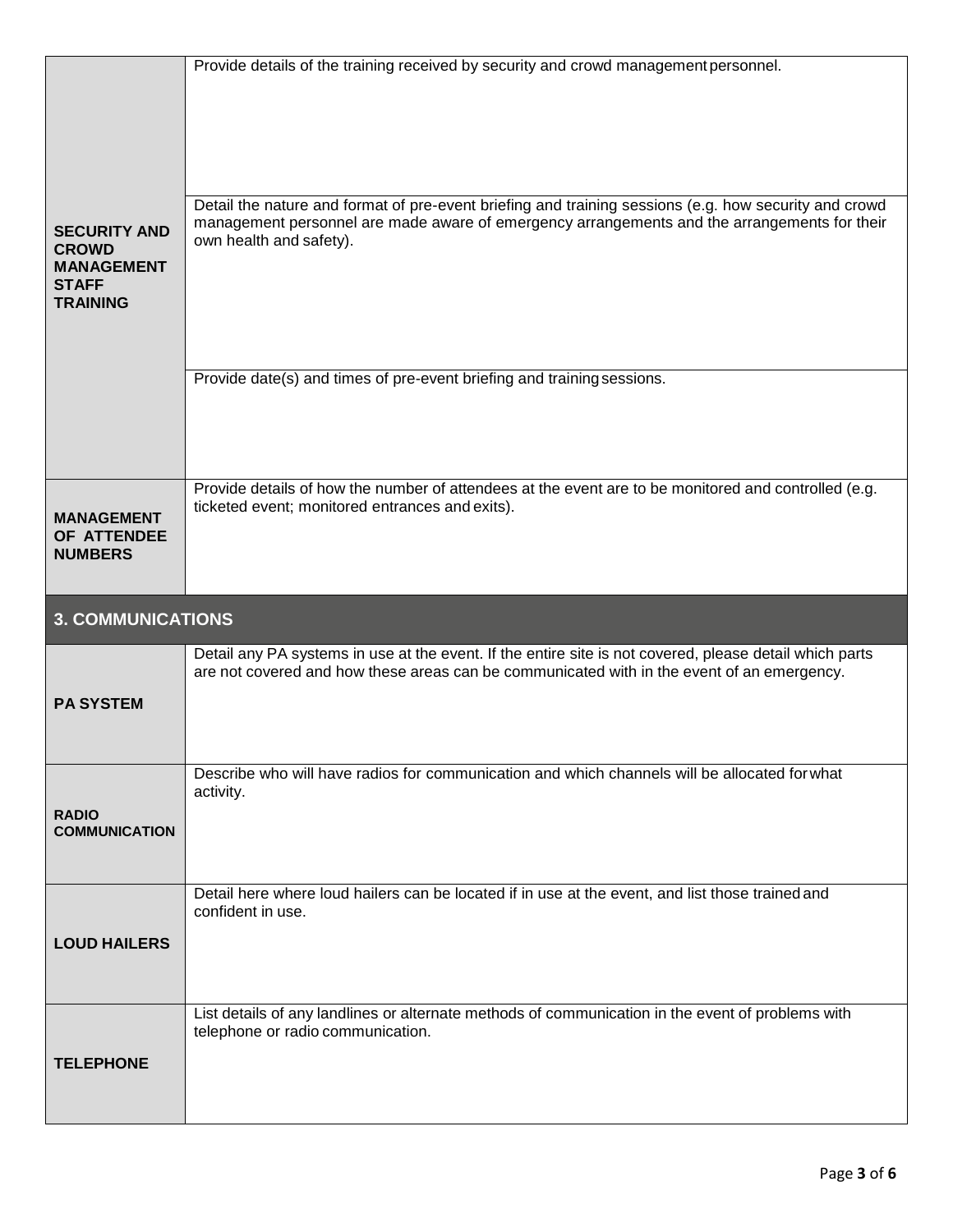| <b>SIGNAGE AND</b><br><b>PUBLIC</b><br><b>INFORMATION</b>                                                                                                                                                    | Provide details and location of any signage or public information facilities being used to direct persons<br>around the site including first aid locations, lost children, and lost and found.<br>List contact information for all senior members of the event organization prepared and authorized to<br>give statements about the event.<br>Mobile<br>Name |          |  |  |
|--------------------------------------------------------------------------------------------------------------------------------------------------------------------------------------------------------------|--------------------------------------------------------------------------------------------------------------------------------------------------------------------------------------------------------------------------------------------------------------------------------------------------------------------------------------------------------------|----------|--|--|
|                                                                                                                                                                                                              | Role                                                                                                                                                                                                                                                                                                                                                         | Landline |  |  |
|                                                                                                                                                                                                              | Email                                                                                                                                                                                                                                                                                                                                                        |          |  |  |
| <b>MEDIA</b>                                                                                                                                                                                                 | Name                                                                                                                                                                                                                                                                                                                                                         | Mobile   |  |  |
|                                                                                                                                                                                                              | Role                                                                                                                                                                                                                                                                                                                                                         | Landline |  |  |
|                                                                                                                                                                                                              | Email                                                                                                                                                                                                                                                                                                                                                        |          |  |  |
|                                                                                                                                                                                                              | Name                                                                                                                                                                                                                                                                                                                                                         | Mobile   |  |  |
|                                                                                                                                                                                                              | Role                                                                                                                                                                                                                                                                                                                                                         | Landline |  |  |
|                                                                                                                                                                                                              | Email                                                                                                                                                                                                                                                                                                                                                        |          |  |  |
| <b>4. MEDICAL AND FIRST AID</b>                                                                                                                                                                              |                                                                                                                                                                                                                                                                                                                                                              |          |  |  |
|                                                                                                                                                                                                              | Enter details of the first aid and emergency medical support for your event.                                                                                                                                                                                                                                                                                 |          |  |  |
| Identify where each medical facility/first aid point is located on your site and identify each on your site plan. Refer to and                                                                               |                                                                                                                                                                                                                                                                                                                                                              |          |  |  |
| attach maps as needed.                                                                                                                                                                                       |                                                                                                                                                                                                                                                                                                                                                              |          |  |  |
| <b>5. FIRE RISK ASSESSMENT</b>                                                                                                                                                                               |                                                                                                                                                                                                                                                                                                                                                              |          |  |  |
| A fire risk assessment must be carried out for all locations. Details of any risks identified and the way that they are to be<br>managed should be included in training and briefing materials and meetings. |                                                                                                                                                                                                                                                                                                                                                              |          |  |  |
| <b>FIRE</b><br><b>EXTINGUISHERS</b>                                                                                                                                                                          | Provide details of the type, number and location of fire extinguishers to be provided at the event.                                                                                                                                                                                                                                                          |          |  |  |
| <b>PYROTECHNICS</b><br><b>AND SPECIAL</b><br><b>EFFECTS</b>                                                                                                                                                  | List any pyrotechnics or special effects used during the event.                                                                                                                                                                                                                                                                                              |          |  |  |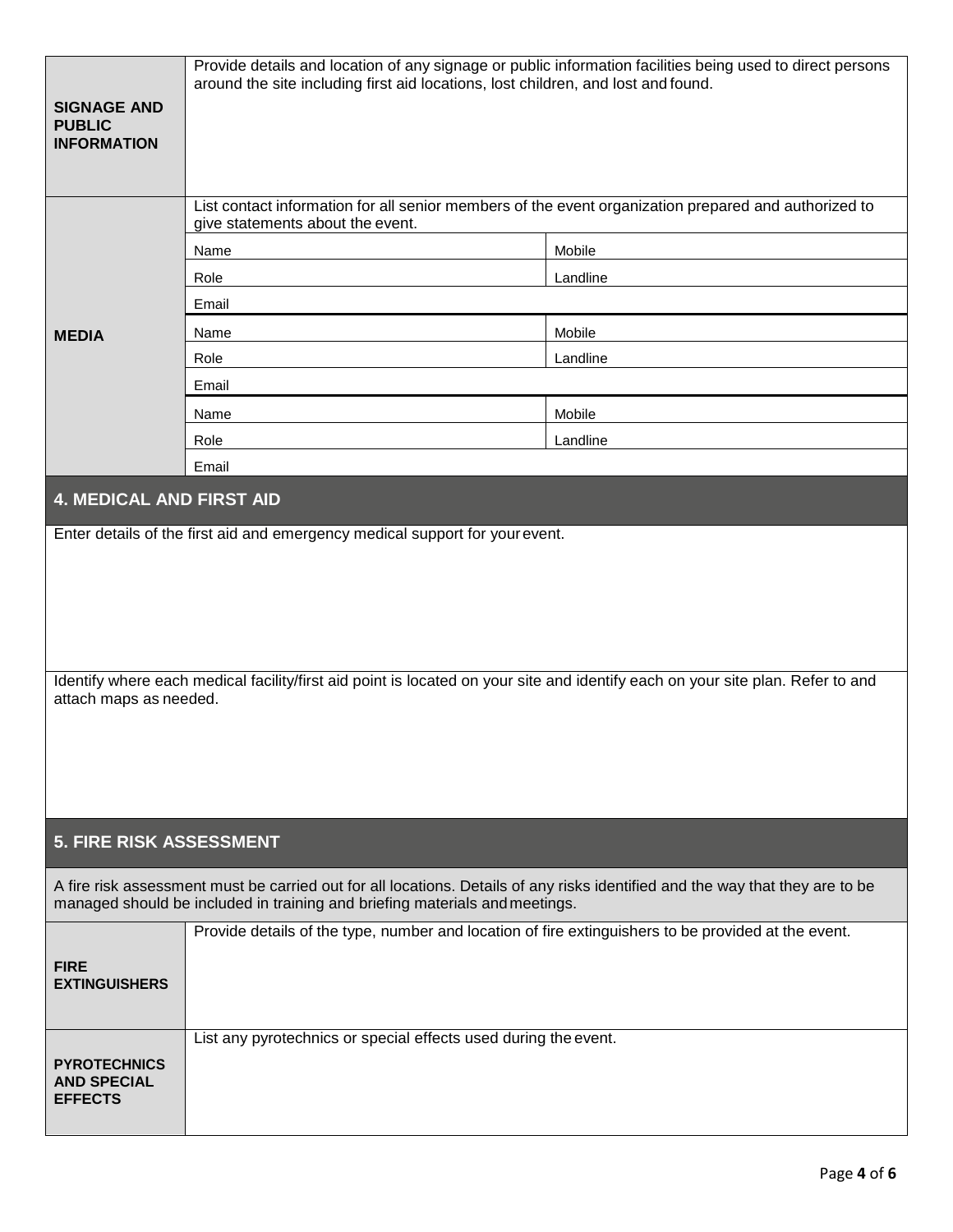| <b>6. POLICE</b>                                                                                             |                                                                                                                                                                                        |          |  |  |
|--------------------------------------------------------------------------------------------------------------|----------------------------------------------------------------------------------------------------------------------------------------------------------------------------------------|----------|--|--|
| List details of police involvement in the event. Refer to Special Event Permit Application where applicable. |                                                                                                                                                                                        |          |  |  |
| Police traffic management of the event                                                                       |                                                                                                                                                                                        |          |  |  |
|                                                                                                              |                                                                                                                                                                                        |          |  |  |
| On site police presence during the event                                                                     |                                                                                                                                                                                        |          |  |  |
| 7. RISK MANAGEMENT                                                                                           |                                                                                                                                                                                        |          |  |  |
|                                                                                                              | The event promoters should maintain a record of everything that occurs throughout the event.<br>List contact information for all members of the event responsible for these records    |          |  |  |
|                                                                                                              | Name                                                                                                                                                                                   | Mobile   |  |  |
|                                                                                                              | Role                                                                                                                                                                                   | Landline |  |  |
| <b>INCIDENT</b><br><b>RECORDING</b>                                                                          | Email                                                                                                                                                                                  |          |  |  |
|                                                                                                              | Name                                                                                                                                                                                   | Mobile   |  |  |
|                                                                                                              | Role                                                                                                                                                                                   | Landline |  |  |
|                                                                                                              | Email                                                                                                                                                                                  |          |  |  |
| <b>8. INCIDENT MANAGEMENT</b>                                                                                |                                                                                                                                                                                        |          |  |  |
| <b>EMERGENCY</b><br><b>MANAGEMENT</b><br><b>COMMAND</b><br><b>POST</b>                                       | Describe location and functionality of the event's emergency management command post.                                                                                                  |          |  |  |
|                                                                                                              | Describe arrangements and procedures for the hand-over of control of aspects of your event to<br>emergency response agencies in the event of an emergency.                             |          |  |  |
|                                                                                                              | Identify person(s) responsible for monitoring weather forecasts in advance and during the event, who<br>this information will be passed to and where the information will be obtained. |          |  |  |
| <b>EXTREME</b>                                                                                               | Name                                                                                                                                                                                   | Mobile   |  |  |
| <b>WEATHER</b>                                                                                               | Role                                                                                                                                                                                   | Landline |  |  |
|                                                                                                              | Email                                                                                                                                                                                  |          |  |  |
|                                                                                                              | Name                                                                                                                                                                                   | Mobile   |  |  |
|                                                                                                              | Role                                                                                                                                                                                   | Landline |  |  |
|                                                                                                              | Email                                                                                                                                                                                  |          |  |  |